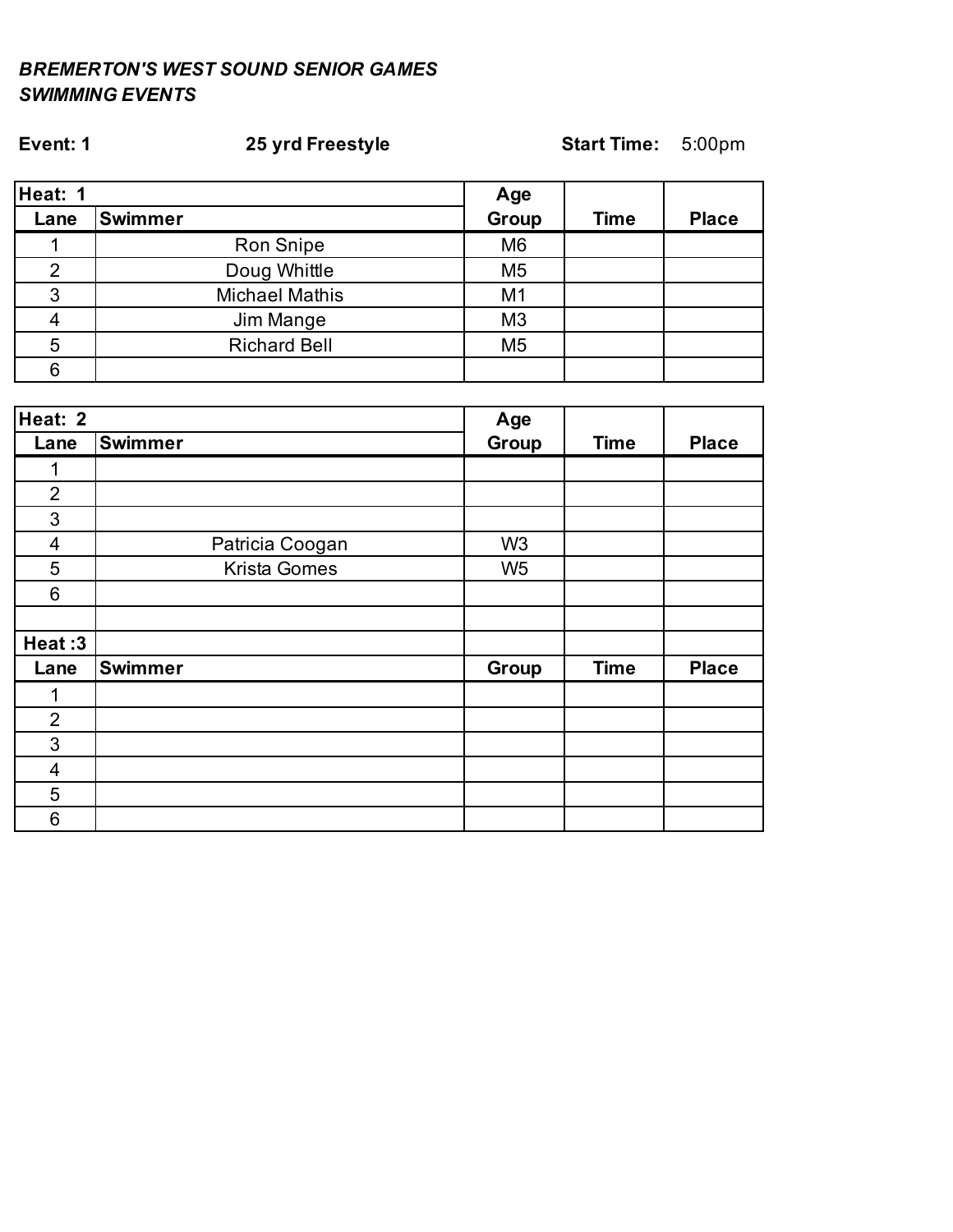| Heat: 1 |                       |                |             |              |
|---------|-----------------------|----------------|-------------|--------------|
| Lane    | <b>Swimmer</b>        | Age<br>Group   | <b>Time</b> | <b>Place</b> |
|         |                       |                |             |              |
|         |                       |                |             |              |
| 3       | Ron Snipe             | M <sub>6</sub> |             |              |
|         | <b>Michael Mathis</b> | M <sub>1</sub> |             |              |
|         |                       |                |             |              |
| ี่ค     |                       |                |             |              |

**Event: 2 100 yd Backstroke Start Time:** 5:05pm

| Heat: 2 |         |              |             |              |
|---------|---------|--------------|-------------|--------------|
| Lane    | Swimmer | Age<br>Group | <b>Time</b> | <b>Place</b> |
|         |         |              |             |              |
| ⌒       |         |              |             |              |
| ◠       |         |              |             |              |
|         |         |              |             |              |
| 5       |         |              |             |              |
| 6       |         |              |             |              |

| Heat: 3 |         |              |             |              |
|---------|---------|--------------|-------------|--------------|
| Lane    | Swimmer | Age<br>Group | <b>Time</b> | <b>Place</b> |
|         |         |              |             |              |
| റ       |         |              |             |              |
| 3       |         |              |             |              |
|         |         |              |             |              |
| 5       |         |              |             |              |
| 6       |         |              |             |              |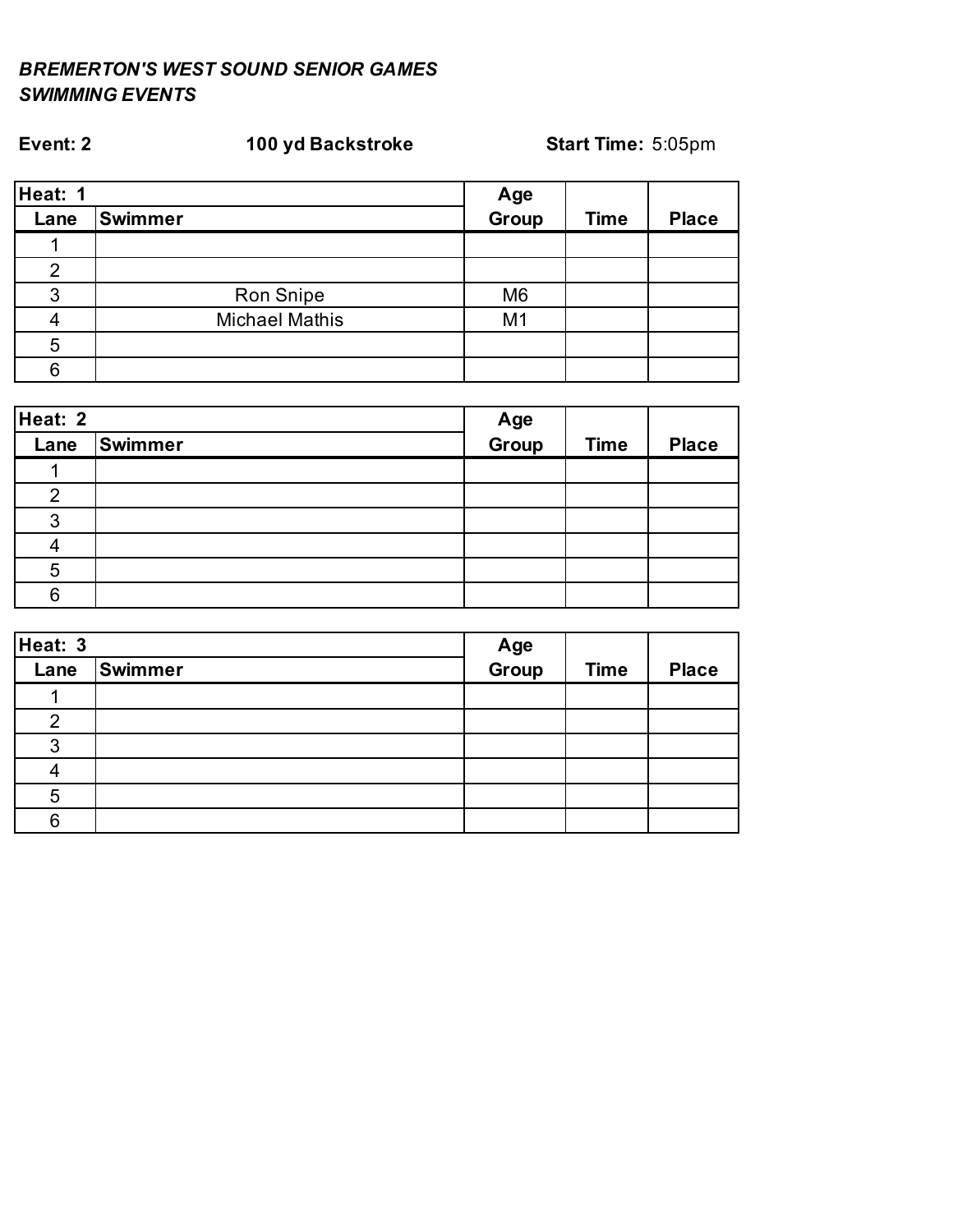### **Event: 3 500 yd Freestyle Start Time:** 5:15 PM

| Heat: 1        |           |                |             |              |
|----------------|-----------|----------------|-------------|--------------|
| Lane           | Swimmer   | Age<br>Group   | <b>Time</b> | <b>Place</b> |
|                |           |                |             |              |
| $\overline{2}$ |           |                |             |              |
| 3              | Jim Mange | M <sub>3</sub> |             |              |
|                |           |                |             |              |
| 5              |           |                |             |              |
| 6              |           |                |             |              |

| Heat: 2 |                     |                      |             |              |
|---------|---------------------|----------------------|-------------|--------------|
| Lane    | Swimmer             | <b>Age<br/>Group</b> | <b>Time</b> | <b>Place</b> |
|         |                     |                      |             |              |
| 2       |                     |                      |             |              |
| 3       |                     |                      |             |              |
|         | <b>Krista Gomes</b> | W <sub>5</sub>       |             |              |
| 5       |                     |                      |             |              |
| 6       |                     |                      |             |              |

| Heat: 3 |         |              |             |              |
|---------|---------|--------------|-------------|--------------|
| Lane    | Swimmer | Age<br>Group | <b>Time</b> | <b>Place</b> |
|         |         |              |             |              |
| 2       |         |              |             |              |
| ◠       |         |              |             |              |
|         |         |              |             |              |
| 5       |         |              |             |              |
| 6       |         |              |             |              |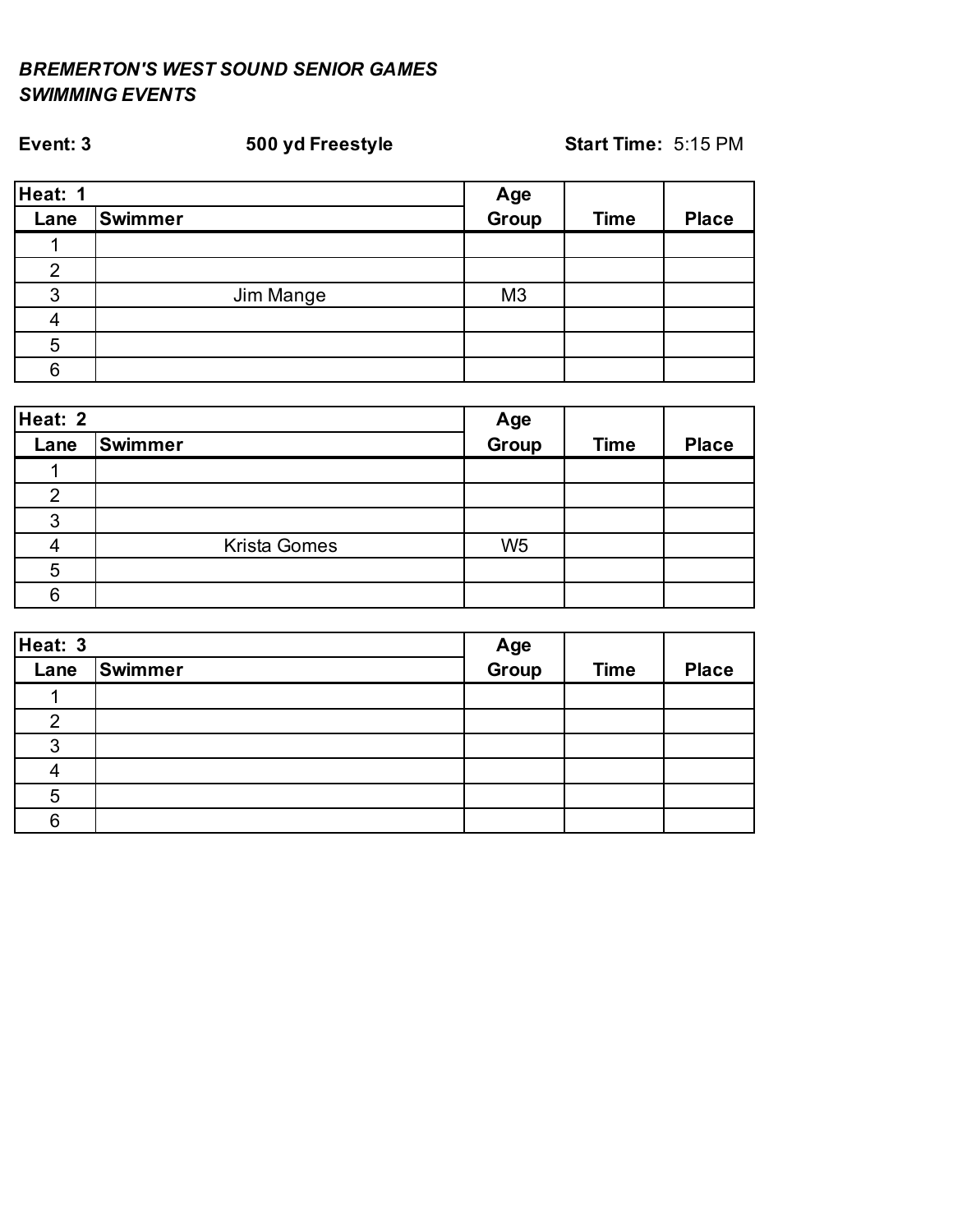| Heat: 1 |                       |                |             |              |
|---------|-----------------------|----------------|-------------|--------------|
| Lane    | <b>Swimmer</b>        | Age<br>Group   | <b>Time</b> | <b>Place</b> |
|         |                       |                |             |              |
|         |                       |                |             |              |
| 3       | Ron Snipe             | M <sub>6</sub> |             |              |
|         | Jim Mange             | M <sub>3</sub> |             |              |
| 5       | <b>Michael Mathis</b> | M <sub>1</sub> |             |              |
| 6       |                       |                |             |              |

**Event: 4 50 yd Breaststroke Start Time:** 5:45pm

| Heat: 2 |                       |                |             |              |
|---------|-----------------------|----------------|-------------|--------------|
| Lane    | <b>Swimmer</b>        | Age<br>Group   | <b>Time</b> | <b>Place</b> |
|         |                       |                |             |              |
| 2       |                       |                |             |              |
| 3       | <b>Charlotte Snow</b> | W <sub>5</sub> |             |              |
|         | <b>Krista Gomes</b>   | W <sub>5</sub> |             |              |
| 5       |                       |                |             |              |
| 6       |                       |                |             |              |

| Heat: 3 |         |              |             |              |
|---------|---------|--------------|-------------|--------------|
| Lane    | Swimmer | Age<br>Group | <b>Time</b> | <b>Place</b> |
|         |         |              |             |              |
| 2       |         |              |             |              |
| 3       |         |              |             |              |
|         |         |              |             |              |
| 5       |         |              |             |              |
| 6       |         |              |             |              |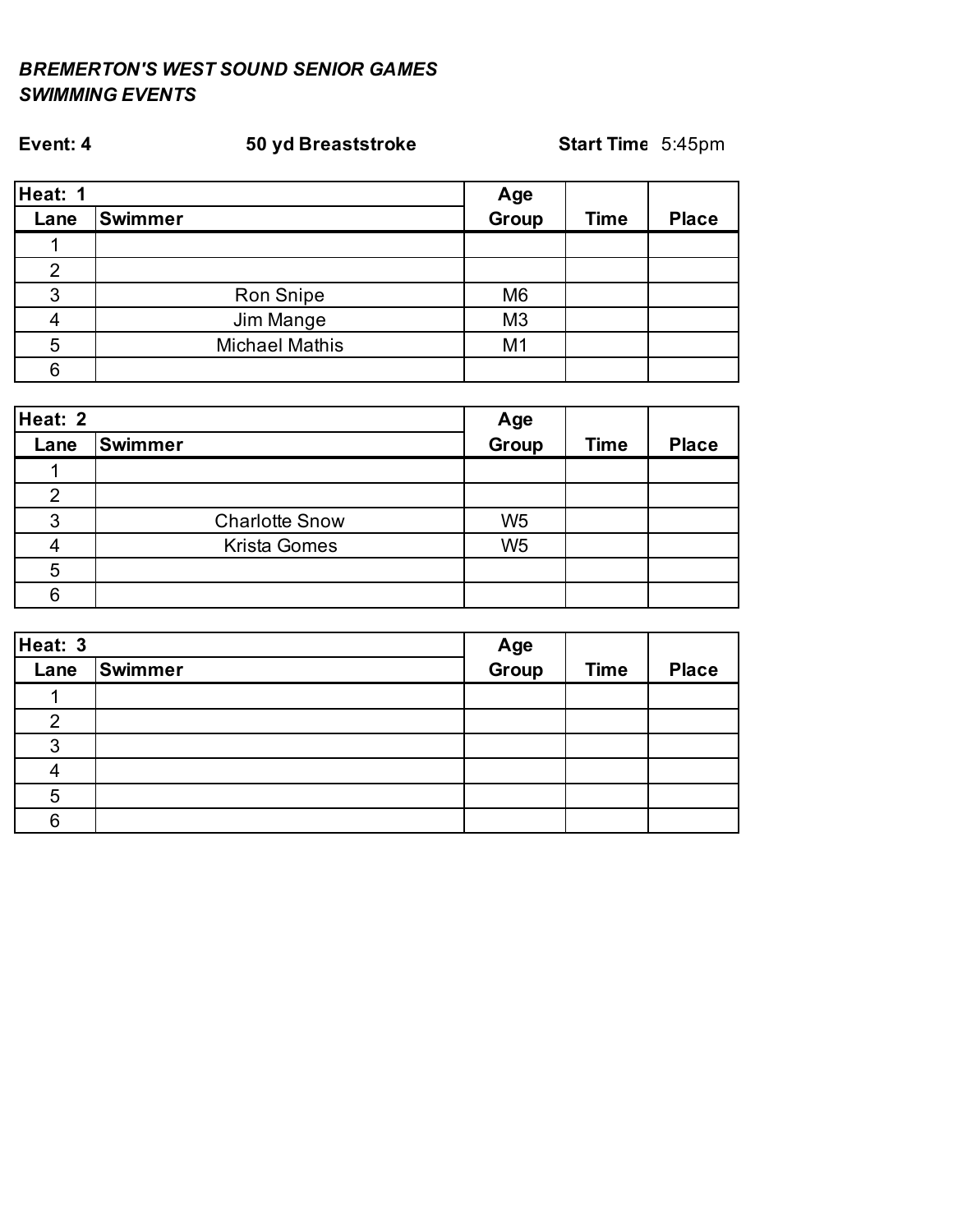| Event: 5       |                | 200 Back | Start Time: 5:55pm |             |              |
|----------------|----------------|----------|--------------------|-------------|--------------|
| Heat: 1        |                |          | Age<br>Group       |             |              |
| Lane           | <b>Swimmer</b> |          |                    | <b>Time</b> | <b>Place</b> |
|                |                |          |                    |             |              |
| $\overline{2}$ |                |          |                    |             |              |
| 3              |                |          |                    |             |              |
|                |                |          |                    |             |              |
| 5              |                |          |                    |             |              |
| 6              |                |          |                    |             |              |

| Heat: 2 |         |              |             |              |
|---------|---------|--------------|-------------|--------------|
| Lane    | Swimmer | Age<br>Group | <b>Time</b> | <b>Place</b> |
|         |         |              |             |              |
| 2       |         |              |             |              |
| 3       |         |              |             |              |
|         |         |              |             |              |
| 5       |         |              |             |              |
| հ       |         |              |             |              |

| Heat: 3 |                |              |             |              |
|---------|----------------|--------------|-------------|--------------|
| Lane    | <b>Swimmer</b> | Age<br>Group | <b>Time</b> | <b>Place</b> |
|         |                |              |             |              |
| റ       |                |              |             |              |
| ว       |                |              |             |              |
|         |                |              |             |              |
| 5       |                |              |             |              |
|         |                |              |             |              |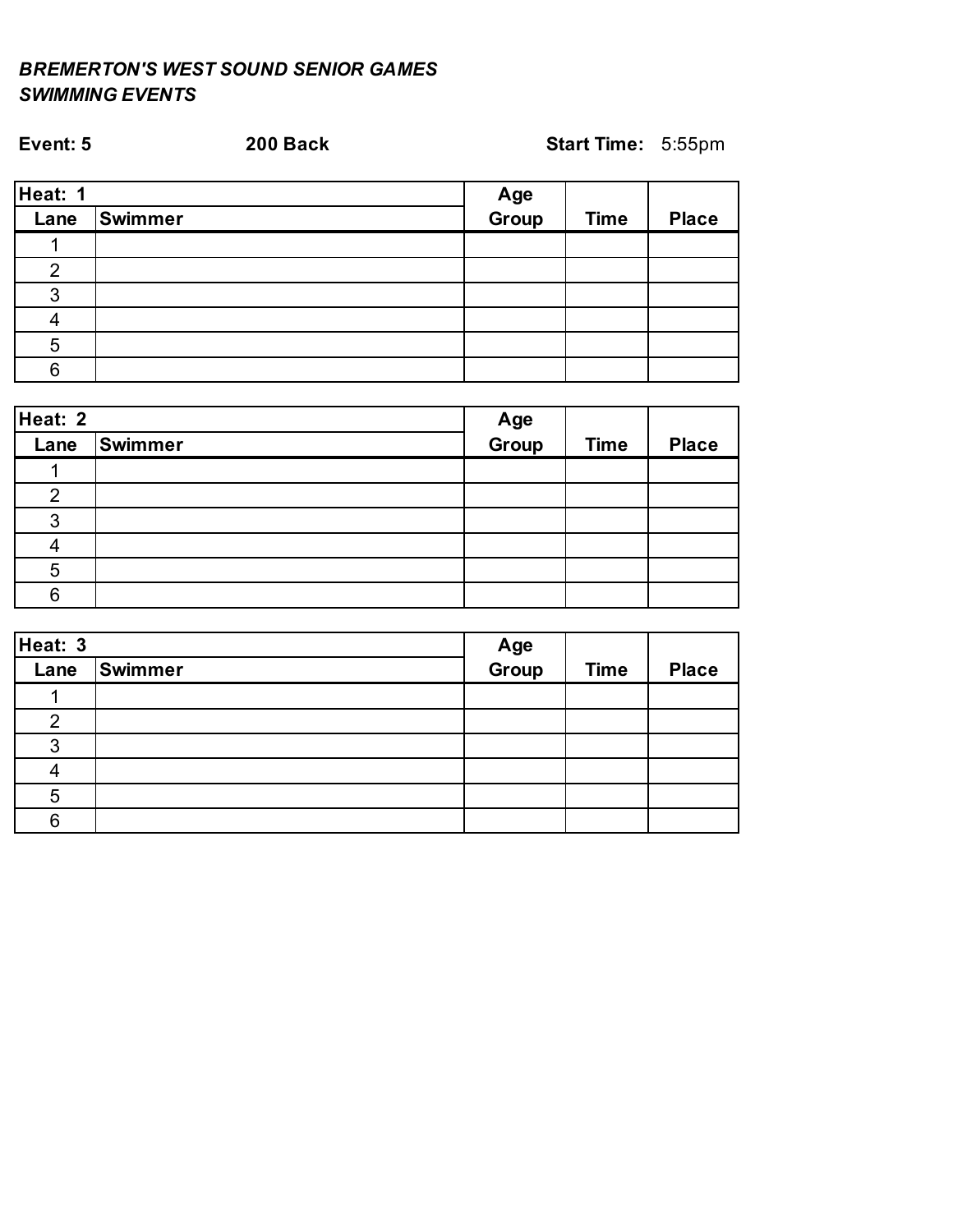# **Event: 6 25 yrd Backstroke Start Time:** 6:05pm

| Heat: 1         |                       | Age            |             |              |
|-----------------|-----------------------|----------------|-------------|--------------|
| Lane            | <b>Swimmer</b>        | Group          | <b>Time</b> | <b>Place</b> |
| 1               |                       |                |             |              |
| $\overline{2}$  | Ron Snipe             | M <sub>6</sub> |             |              |
| $\overline{3}$  | <b>Michael Mathis</b> | M <sub>1</sub> |             |              |
| $\overline{4}$  | Jim Mange             | M <sub>3</sub> |             |              |
| 5               | <b>Richard Bell</b>   | M <sub>5</sub> |             |              |
| 6               |                       |                |             |              |
| Heat: 2         |                       |                |             |              |
| Lane            | <b>Swimmer</b>        | Age            | <b>Time</b> | <b>Place</b> |
| 1               |                       |                |             |              |
| $\overline{2}$  |                       |                |             |              |
| 3               | Krista Gomes          | W <sub>5</sub> |             |              |
| $\overline{4}$  | Patricia Coogan       | W <sub>3</sub> |             |              |
| 5               | <b>Charlotte Snow</b> | W <sub>5</sub> |             |              |
| $6\phantom{1}6$ |                       |                |             |              |
| Heat: 3         |                       |                |             |              |
| Lane            | <b>Swimmer</b>        | Age            | <b>Time</b> | <b>Place</b> |
| 1               |                       |                |             |              |
| $\overline{2}$  |                       |                |             |              |
| $\overline{3}$  |                       |                |             |              |
| $\overline{4}$  |                       |                |             |              |
| 5               |                       |                |             |              |
| 6               |                       |                |             |              |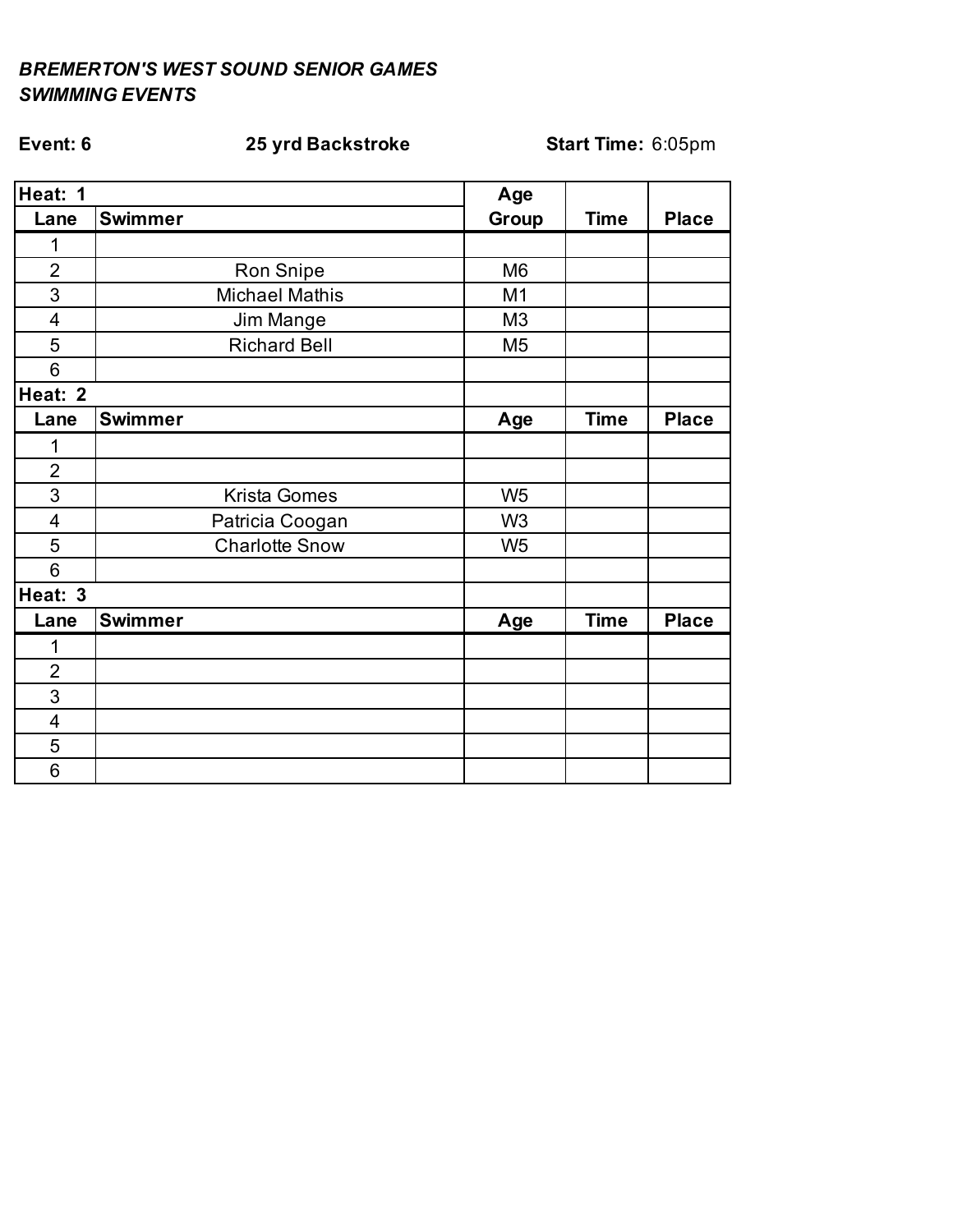# **Heat: 1 Age Lane Swimmer Group Time Place** M6 Ron Snipe M3 Jim Mange M5 Richard Bell

**Event: 7 25 yrd Butterfly Start Time:** 6:10pm

| Heat: 2 |                       |                |             |              |
|---------|-----------------------|----------------|-------------|--------------|
| Lane    | <b>Swimmer</b>        | Age<br>Group   | <b>Time</b> | <b>Place</b> |
|         |                       |                |             |              |
| 2       |                       |                |             |              |
| 3       | <b>Charlotte Snow</b> | W <sub>5</sub> |             |              |
|         |                       |                |             |              |
| 5       |                       |                |             |              |
| 6       |                       |                |             |              |

| Heat: 3 |         |              |             |              |
|---------|---------|--------------|-------------|--------------|
| Lane    | Swimmer | Age<br>Group | <b>Time</b> | <b>Place</b> |
|         |         |              |             |              |
| 2       |         |              |             |              |
| 3       |         |              |             |              |
|         |         |              |             |              |
| 5       |         |              |             |              |
| 6       |         |              |             |              |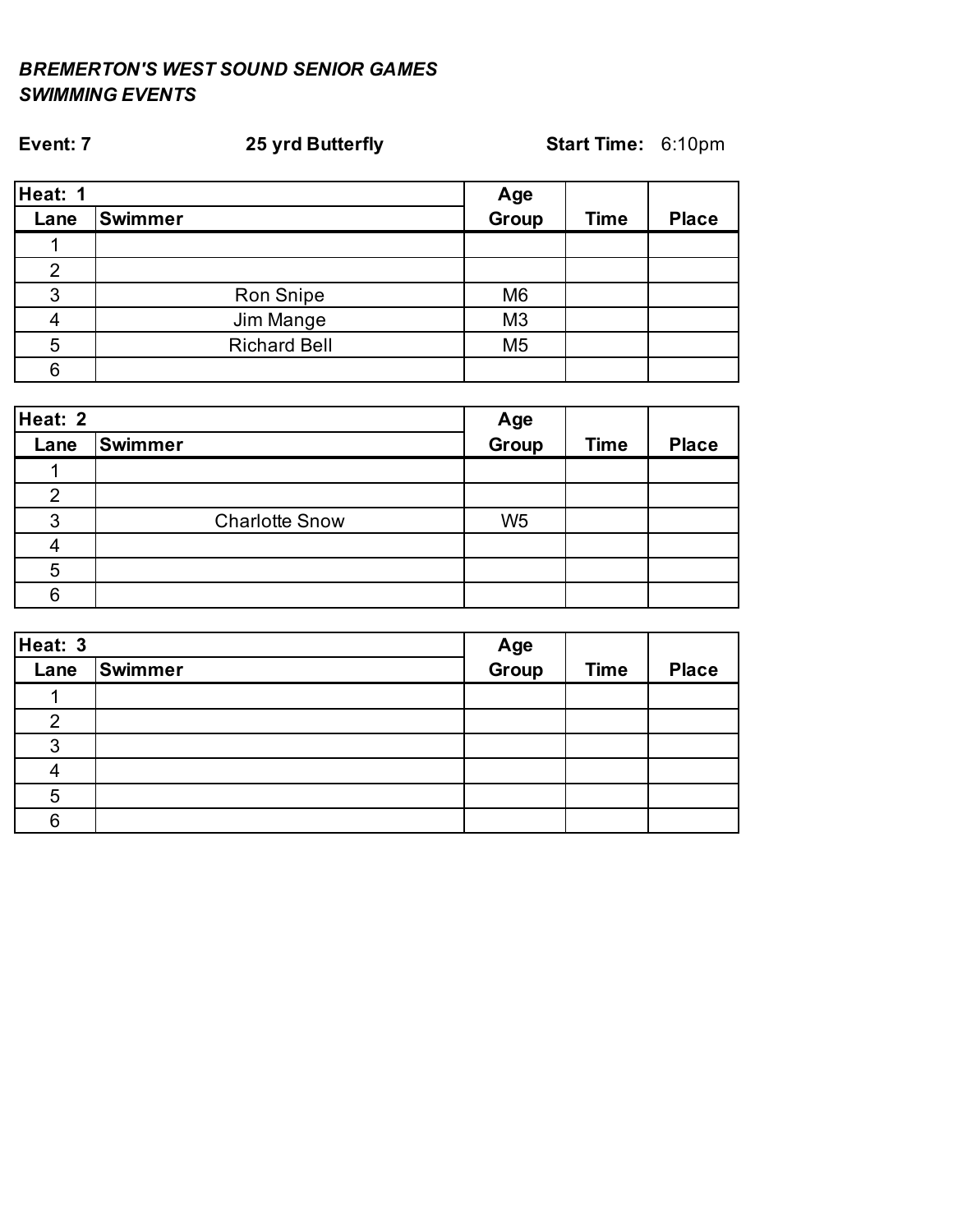| Heat: 1 |                       |                |             |              |
|---------|-----------------------|----------------|-------------|--------------|
| Lane    | <b>Swimmer</b>        | Age<br>Group   | <b>Time</b> | <b>Place</b> |
|         |                       |                |             |              |
| ⌒       | <b>Michael Mathis</b> | M <sub>1</sub> |             |              |
| 3       | Jim Mange             | M <sub>3</sub> |             |              |
|         | Ron Snipe             | M <sub>6</sub> |             |              |
| 5       |                       |                |             |              |
| 6       |                       |                |             |              |

**Event: 8 50 yd Backstroke Start Time:** 6:15pm

| Heat: 2 |                     |                |             |              |
|---------|---------------------|----------------|-------------|--------------|
| Lane    | Swimmer             | Age<br>Group   | <b>Time</b> | <b>Place</b> |
|         |                     |                |             |              |
| າ       |                     |                |             |              |
| 3       | <b>Krista Gomes</b> | W <sub>5</sub> |             |              |
|         |                     |                |             |              |
| 5       |                     |                |             |              |
| 6       |                     |                |             |              |

| Heat: 3 |         |              |             |              |
|---------|---------|--------------|-------------|--------------|
| Lane    | Swimmer | Age<br>Group | <b>Time</b> | <b>Place</b> |
|         |         |              |             |              |
| ◠       |         |              |             |              |
| 3       |         |              |             |              |
|         |         |              |             |              |
| 5       |         |              |             |              |
| 6       |         |              |             |              |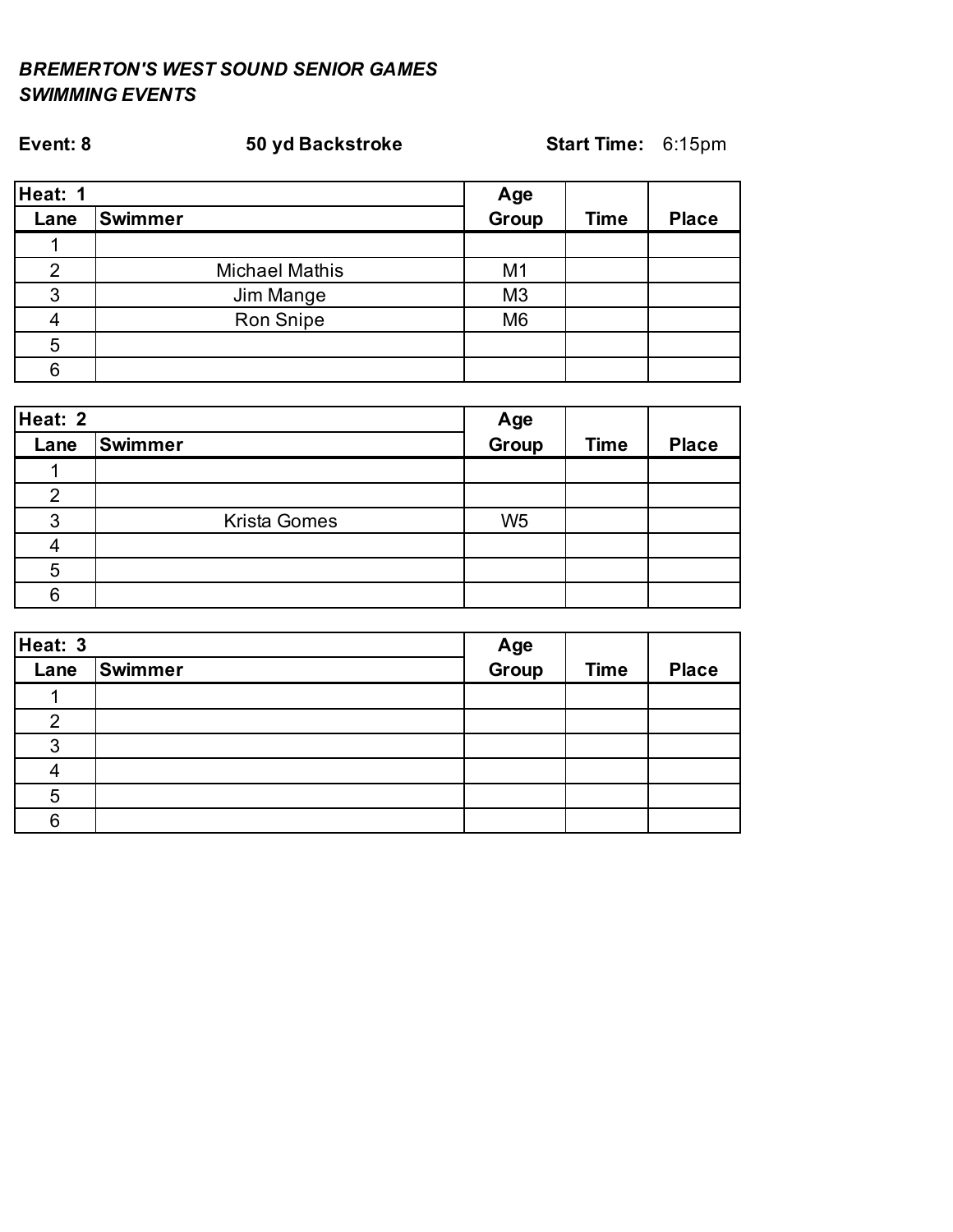| Heat: 1 |                       |                |             |              |
|---------|-----------------------|----------------|-------------|--------------|
| Lane    | <b>Swimmer</b>        | Age<br>Group   | <b>Time</b> | <b>Place</b> |
|         |                       |                |             |              |
| ⌒       | <b>Michael Mathis</b> | M <sub>1</sub> |             |              |
| 3       | Jim Mange             | M <sub>3</sub> |             |              |
|         | Ron Snipe             | M <sub>6</sub> |             |              |
| 5       | <b>Richard Bell</b>   | M <sub>5</sub> |             |              |
| 6       |                       |                |             |              |

**Event:9 25 yrd Breaststroke Start Time:** 6:25pm

| Heat: 2 |                       |                |             |              |
|---------|-----------------------|----------------|-------------|--------------|
| Lane    | Swimmer               | Age<br>Group   | <b>Time</b> | <b>Place</b> |
|         |                       |                |             |              |
| 2       |                       |                |             |              |
| 3       | Patricia Coogan       | W <sub>3</sub> |             |              |
|         | <b>Charlotte Snow</b> | W <sub>5</sub> |             |              |
| 5       | <b>Krista Gomes</b>   | W <sub>5</sub> |             |              |
|         |                       |                |             |              |

| Heat: 3 |         |              |             |              |
|---------|---------|--------------|-------------|--------------|
| Lane    | Swimmer | Age<br>Group | <b>Time</b> | <b>Place</b> |
|         |         |              |             |              |
| 2       |         |              |             |              |
| 3       |         |              |             |              |
|         |         |              |             |              |
| 5       |         |              |             |              |
| 6       |         |              |             |              |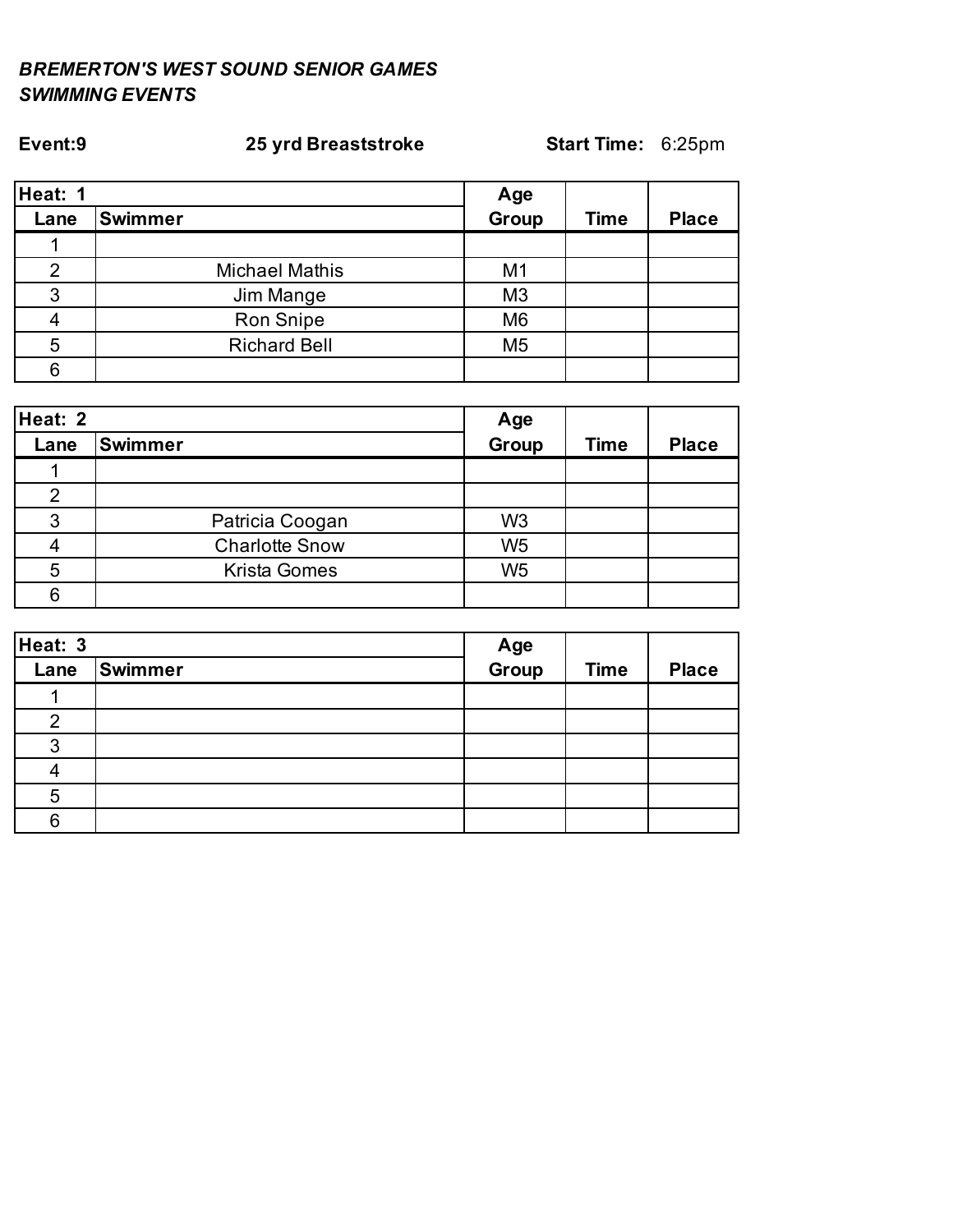# **Heat: 1 Age Lane Swimmer Group Time Place** M6 Ron Snipe M1 Michael Mathis

**Event: 10 100 yd Freestyle Start Time:** 6:30pm

| Heat: 2 |         |              |             |              |
|---------|---------|--------------|-------------|--------------|
| Lane    | Swimmer | Age<br>Group | <b>Time</b> | <b>Place</b> |
|         |         |              |             |              |
| 2       |         |              |             |              |
| 3       |         |              |             |              |
|         |         |              |             |              |
| 5       |         |              |             |              |
| 6       |         |              |             |              |

| Heat: 3 |         |              |             |              |
|---------|---------|--------------|-------------|--------------|
| Lane    | Swimmer | Age<br>Group | <b>Time</b> | <b>Place</b> |
|         |         |              |             |              |
| 2       |         |              |             |              |
| 3       |         |              |             |              |
|         |         |              |             |              |
| 5       |         |              |             |              |
| 6       |         |              |             |              |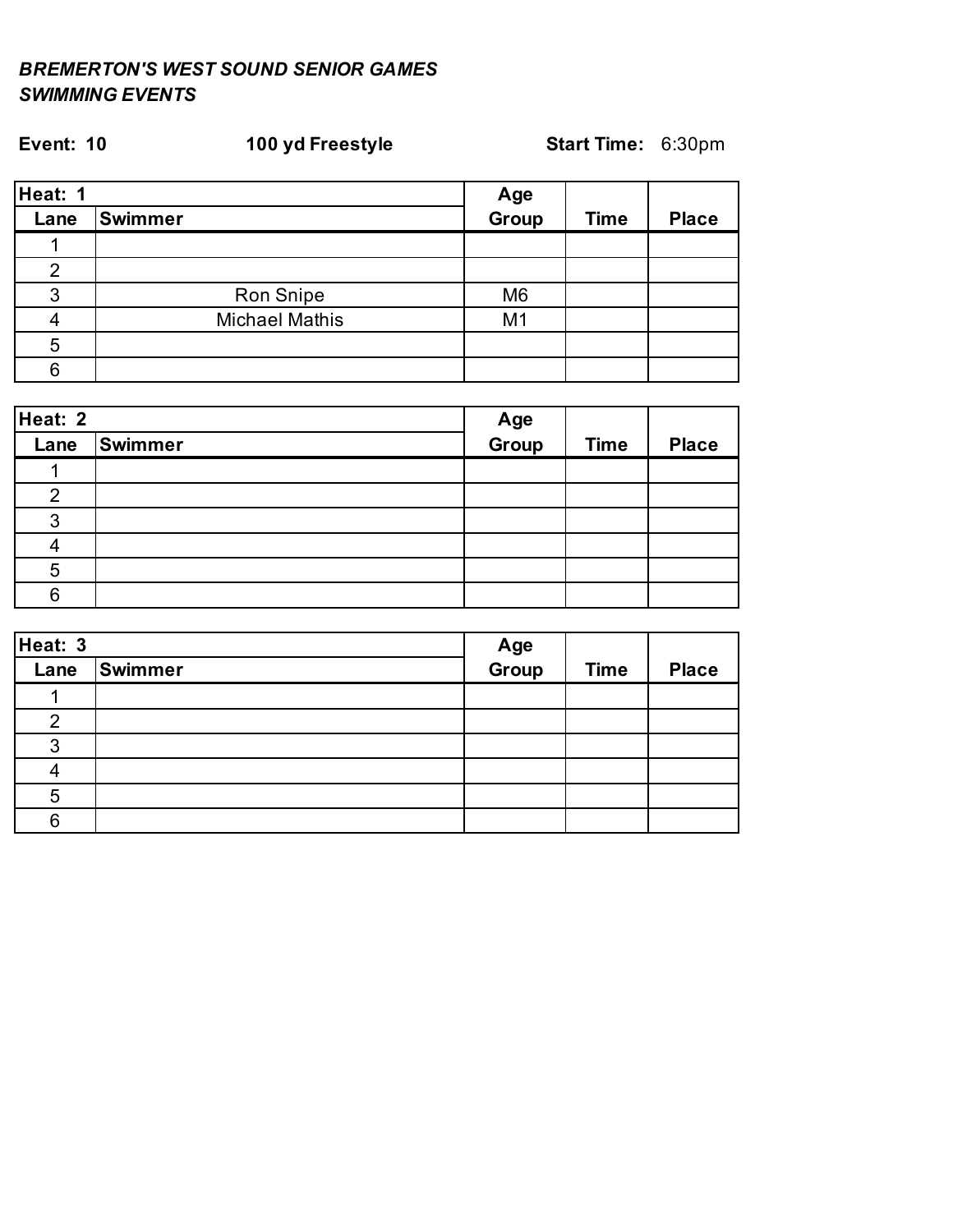| <b>Event: 11</b> |         | <b>200 Free</b> | Start Time: 6:35pm |             |              |
|------------------|---------|-----------------|--------------------|-------------|--------------|
| Heat: 1          |         |                 |                    |             |              |
| Lane             | Swimmer |                 | Age<br>Group       | <b>Time</b> | <b>Place</b> |
|                  |         |                 |                    |             |              |
| $\overline{2}$   |         |                 |                    |             |              |
| 3                |         |                 |                    |             |              |
|                  |         |                 |                    |             |              |
| 5                |         |                 |                    |             |              |
| 6                |         |                 |                    |             |              |

| Heat: 2 |                     |                |             |              |
|---------|---------------------|----------------|-------------|--------------|
| Lane    | Swimmer             | Age<br>Group   | <b>Time</b> | <b>Place</b> |
|         |                     |                |             |              |
| າ       |                     |                |             |              |
| 3       | <b>Krista Gomes</b> | W <sub>5</sub> |             |              |
|         |                     |                |             |              |
| 5       |                     |                |             |              |
|         |                     |                |             |              |

| Heat: 3 |         |              |             |              |
|---------|---------|--------------|-------------|--------------|
| Lane    | Swimmer | Age<br>Group | <b>Time</b> | <b>Place</b> |
|         |         |              |             |              |
| 2       |         |              |             |              |
| 3       |         |              |             |              |
|         |         |              |             |              |
| 5       |         |              |             |              |
| 6       |         |              |             |              |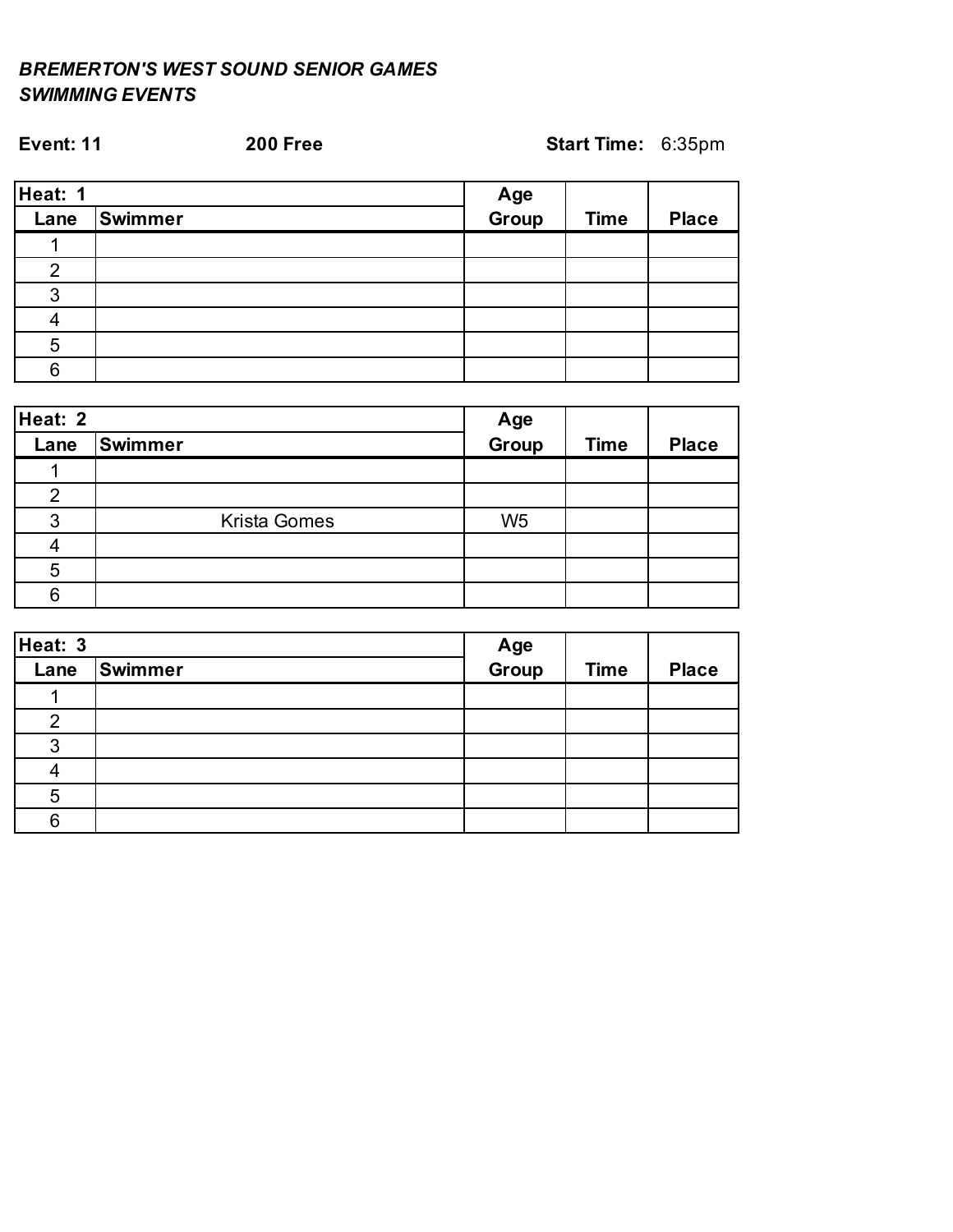| <b>Event: 12</b> | <b>50 Fly</b>  | Start Time: 6:45pm |             |              |
|------------------|----------------|--------------------|-------------|--------------|
| Heat: 1          |                | Age                |             |              |
| Lane             | <b>Swimmer</b> | Group              | <b>Time</b> | <b>Place</b> |
|                  |                |                    |             |              |
| $\overline{2}$   |                |                    |             |              |
| 3                | Jim Mange      | M <sub>3</sub>     |             |              |
| 4                | Ron Snipe      | M <sub>6</sub>     |             |              |
| 5                |                |                    |             |              |
| 6                |                |                    |             |              |

| Heat: 2       |                |              |             |              |
|---------------|----------------|--------------|-------------|--------------|
| Lane          | <b>Swimmer</b> | Age<br>Group | <b>Time</b> | <b>Place</b> |
|               |                |              |             |              |
| $\mathcal{P}$ |                |              |             |              |
| 3             |                |              |             |              |
|               |                |              |             |              |
| 5             |                |              |             |              |
| հ             |                |              |             |              |

| Heat: 3 |                |              |             |              |
|---------|----------------|--------------|-------------|--------------|
| Lane    | <b>Swimmer</b> | Age<br>Group | <b>Time</b> | <b>Place</b> |
|         |                |              |             |              |
| 2       |                |              |             |              |
| ว       |                |              |             |              |
|         |                |              |             |              |
| 5       |                |              |             |              |
|         |                |              |             |              |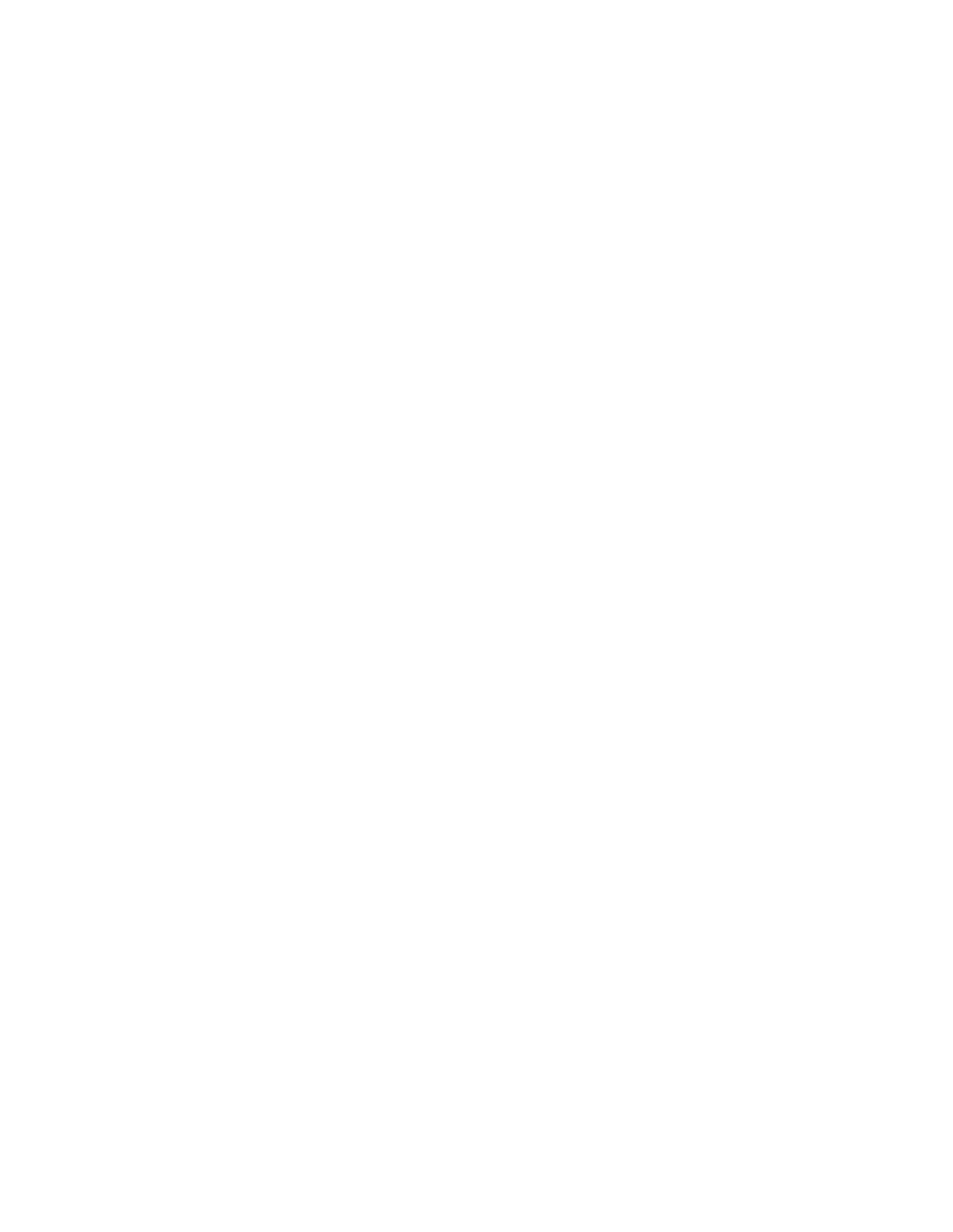# **Heat: 1 Age Lane Swimmer Group Time Place** M6 Ron Snipe

| Heat: 2 |         |              |             |              |
|---------|---------|--------------|-------------|--------------|
| Lane    | Swimmer | Age<br>Group | <b>Time</b> | <b>Place</b> |
|         |         |              |             |              |
| 2       |         |              |             |              |
| 3       |         |              |             |              |
|         |         |              |             |              |
| 5       |         |              |             |              |
| 6       |         |              |             |              |

| Heat: 3 |         |              |             |              |
|---------|---------|--------------|-------------|--------------|
| Lane    | Swimmer | Age<br>Group | <b>Time</b> | <b>Place</b> |
|         |         |              |             |              |
| 2       |         |              |             |              |
| っ       |         |              |             |              |
|         |         |              |             |              |
| 5       |         |              |             |              |
| Ⴌ       |         |              |             |              |

# **Event: 13 100 yd IM Start Time:** 6:50pm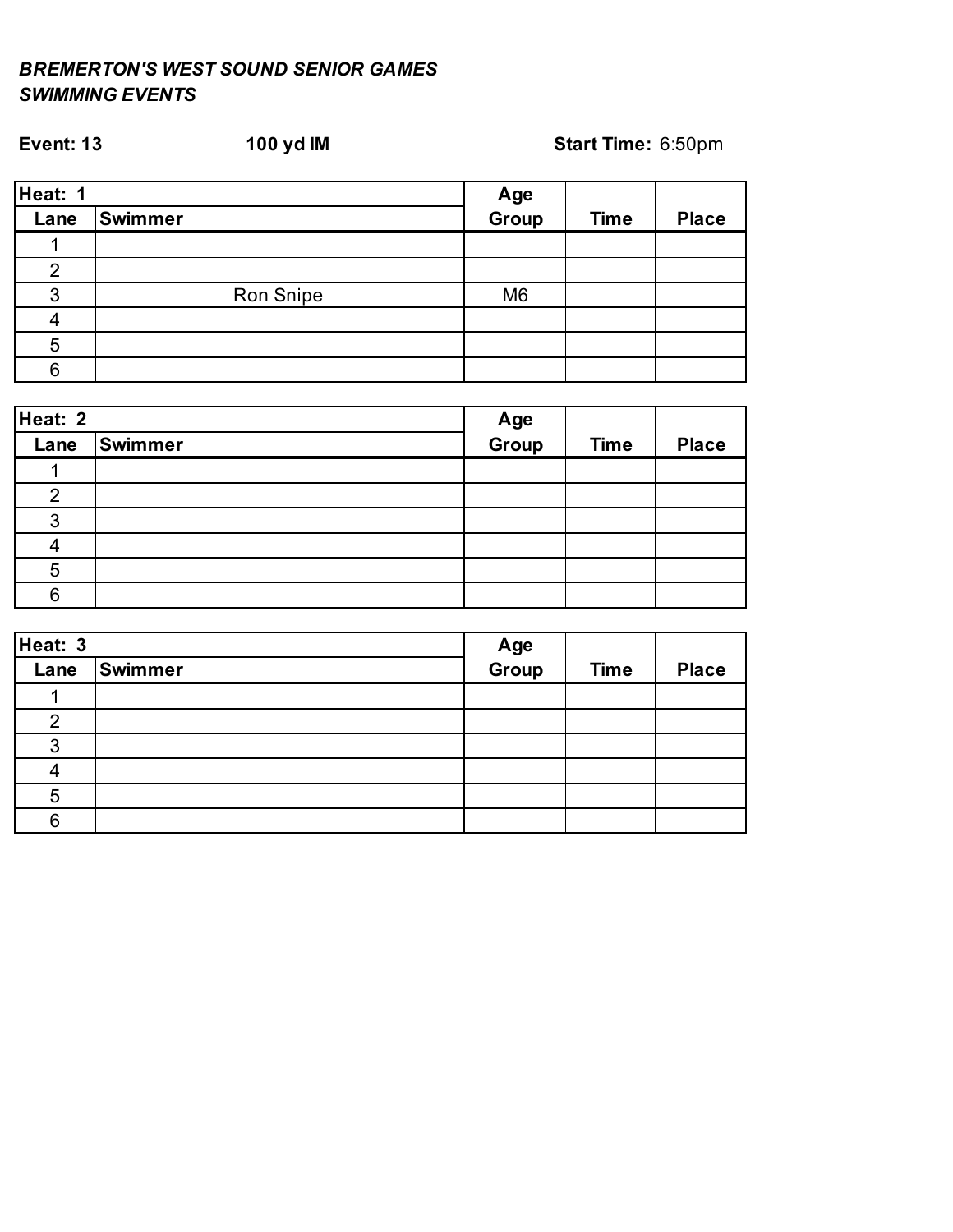# **Event: 14 100 yd Breaststroke Start Time:** 6:55pm

| Heat: 1        |                       |                |             |              |
|----------------|-----------------------|----------------|-------------|--------------|
| Lane           | <b>Swimmer</b>        | Age<br>Group   | <b>Time</b> | <b>Place</b> |
|                |                       |                |             |              |
| $\overline{2}$ |                       |                |             |              |
| 3              | Ron Snipe             | M <sub>6</sub> |             |              |
|                | <b>Michael Mathis</b> | M <sub>1</sub> |             |              |
| 5              |                       |                |             |              |
| ჩ              |                       |                |             |              |

| Heat: 2 |                       |                |             |              |
|---------|-----------------------|----------------|-------------|--------------|
| Lane    | Swimmer               | Age<br>Group   | <b>Time</b> | <b>Place</b> |
|         |                       |                |             |              |
| 2       |                       |                |             |              |
| 3       | <b>Charlotte Snow</b> | W <sub>5</sub> |             |              |
|         |                       |                |             |              |
| 5       |                       |                |             |              |
| ิค      |                       |                |             |              |

| Heat: 3 |         |              |             |              |
|---------|---------|--------------|-------------|--------------|
| Lane    | Swimmer | Age<br>Group | <b>Time</b> | <b>Place</b> |
|         |         |              |             |              |
| 2       |         |              |             |              |
| 3       |         |              |             |              |
|         |         |              |             |              |
| 5       |         |              |             |              |
| 6       |         |              |             |              |